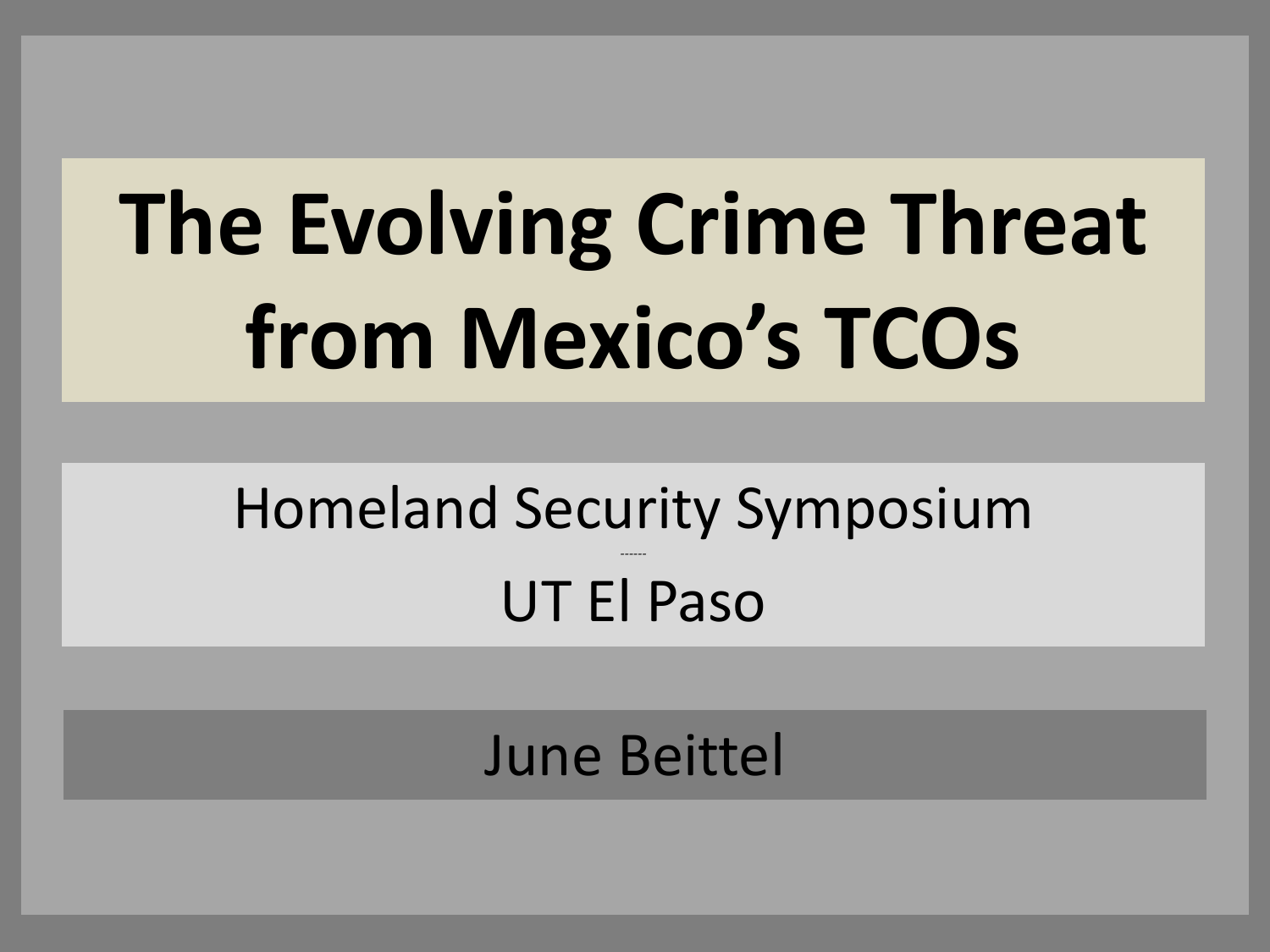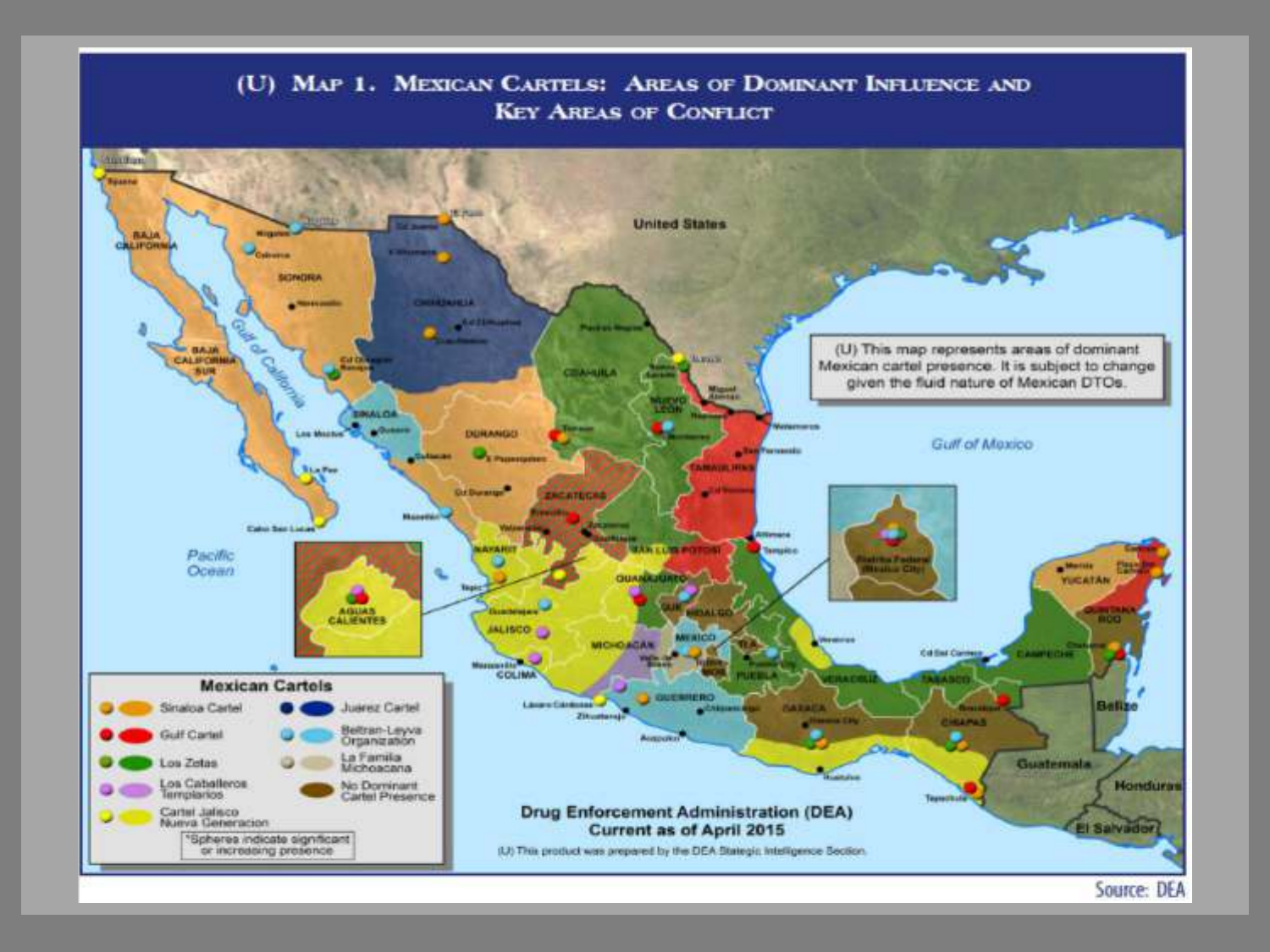## TCOs: Different Typologies

### By primary function:

- National Cartels
- Regional Cartels
- Toll-Collector Cartels
- Drug Trafficking Mafias or Crime Cells

### Eduardo Guerrero-Guitíerrez, Lantia Consultores

By region of Influence or Origin:

- Sinaloa
- Tierra Caliente
- Tamaulipas

### Stratfor Global Intelligence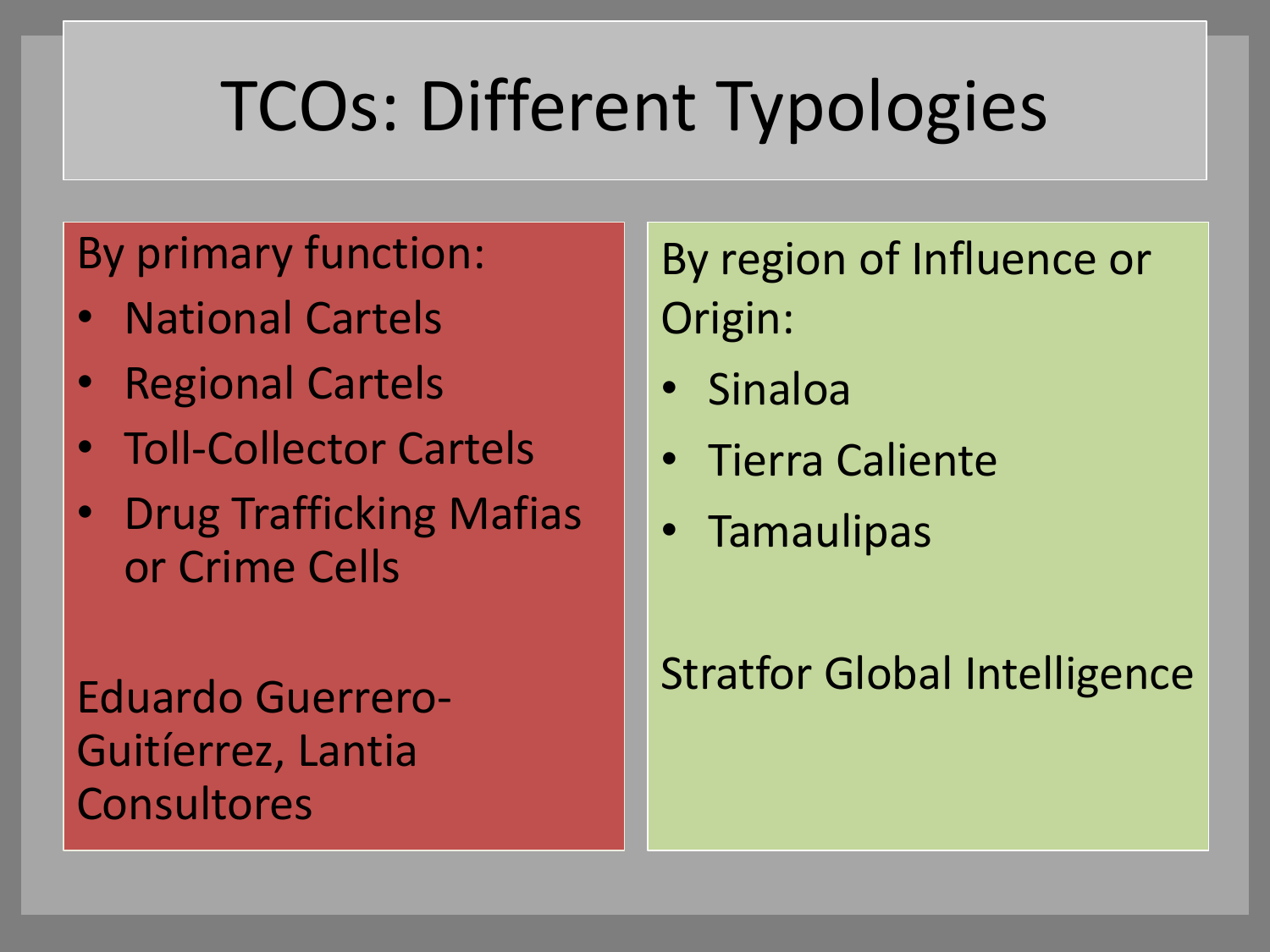## TCOs that export Opioids, Marijuana, & Cocaine to the United States

*Sinaloa*, the former hegemon in Mexico's criminal landscape, but under pressure in recent years;

*Jalisco New Generation Cartel*, or CJNG, Mexico's fastest growing TCO with an expanding presence in several U.S. cities;

*Juárez*, a traditional drug trafficking group that has been revived with Sinaloa's seeming decline;

*Beltrán Leyva*, one of the cartels that split from the Sinaloa Federation in 2008 and has suffered major leadership losses, but remains cohesive;

*Gulf Cartel*, one of Mexico's oldest crime groups based in Tamaulipas; and

*Los Zetas*, composed originally of Mexican military deserters, now largely disaggregated into violent factions.

**2017 National Drug Threat Assessment (NDTA)**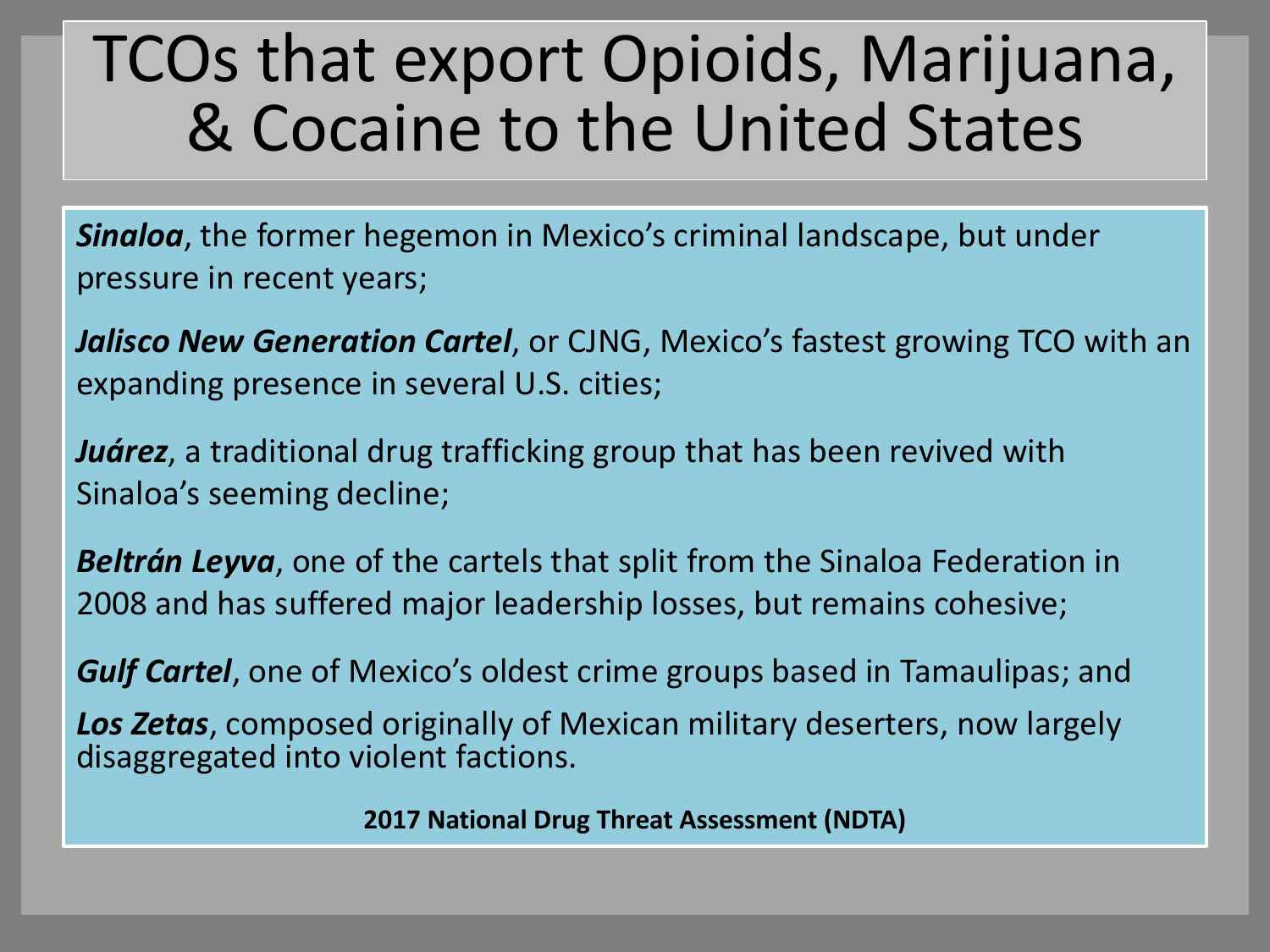## **What Members of Congress Ask about Mexico's TCOs**

- **Status of U.S./Mexico security Cooperation**
- **How much money is being spent and what are the results**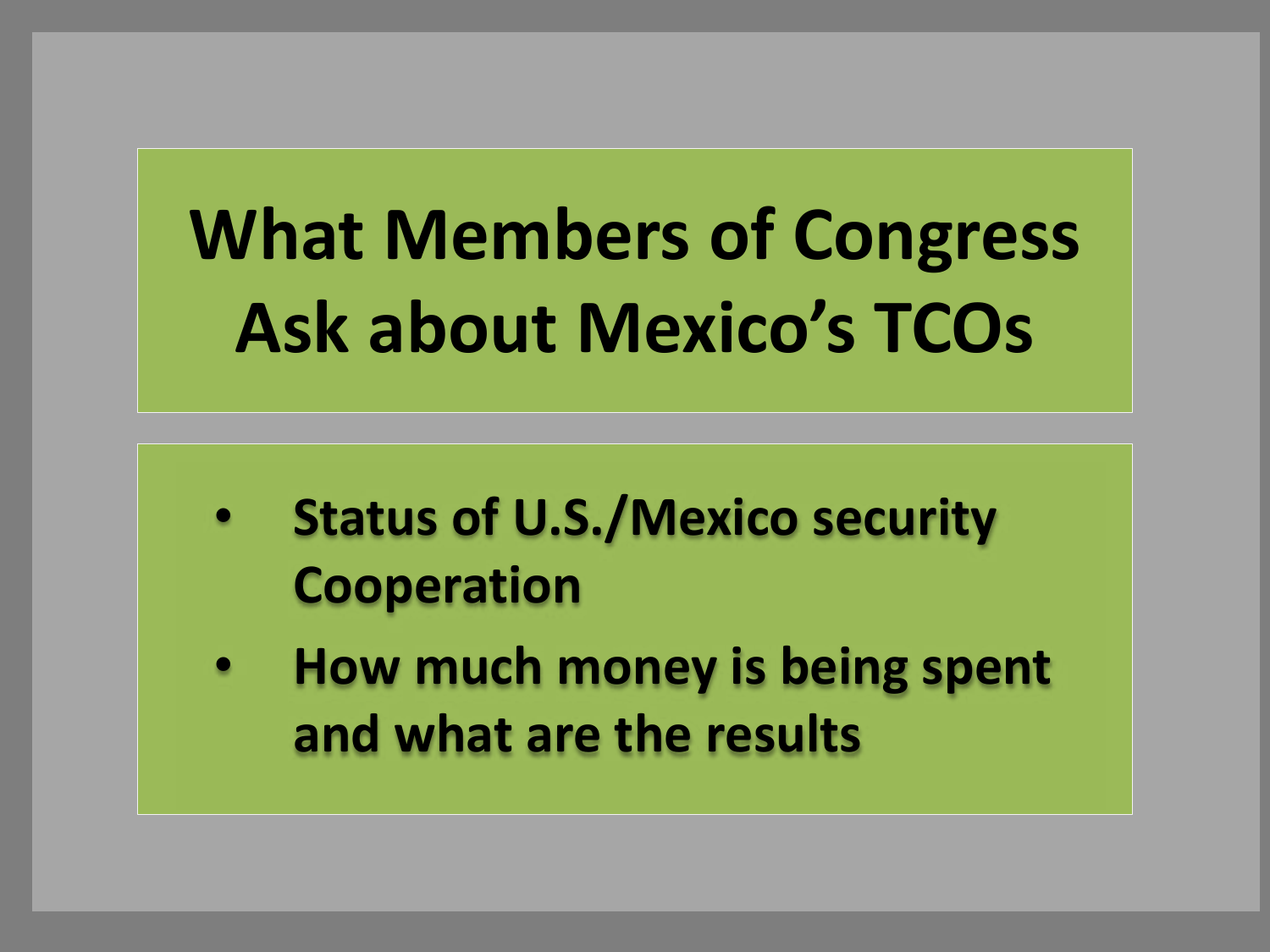## Congressional Perspectives on US-Mexican Security Cooperation

• Mérida Initiative from 2007 to 2018

A security and rule-of-law partnership: equipment, training, enhance port and border security; combat money laundering U.S. has expended approximately \$2.9 Billion cumulatively; only 2% of what Mexico spends on security each year

- New Executive Orders on Combating TCOs (E.O. 13773) and Border Security (E.O. 13767)
- DOD Assistance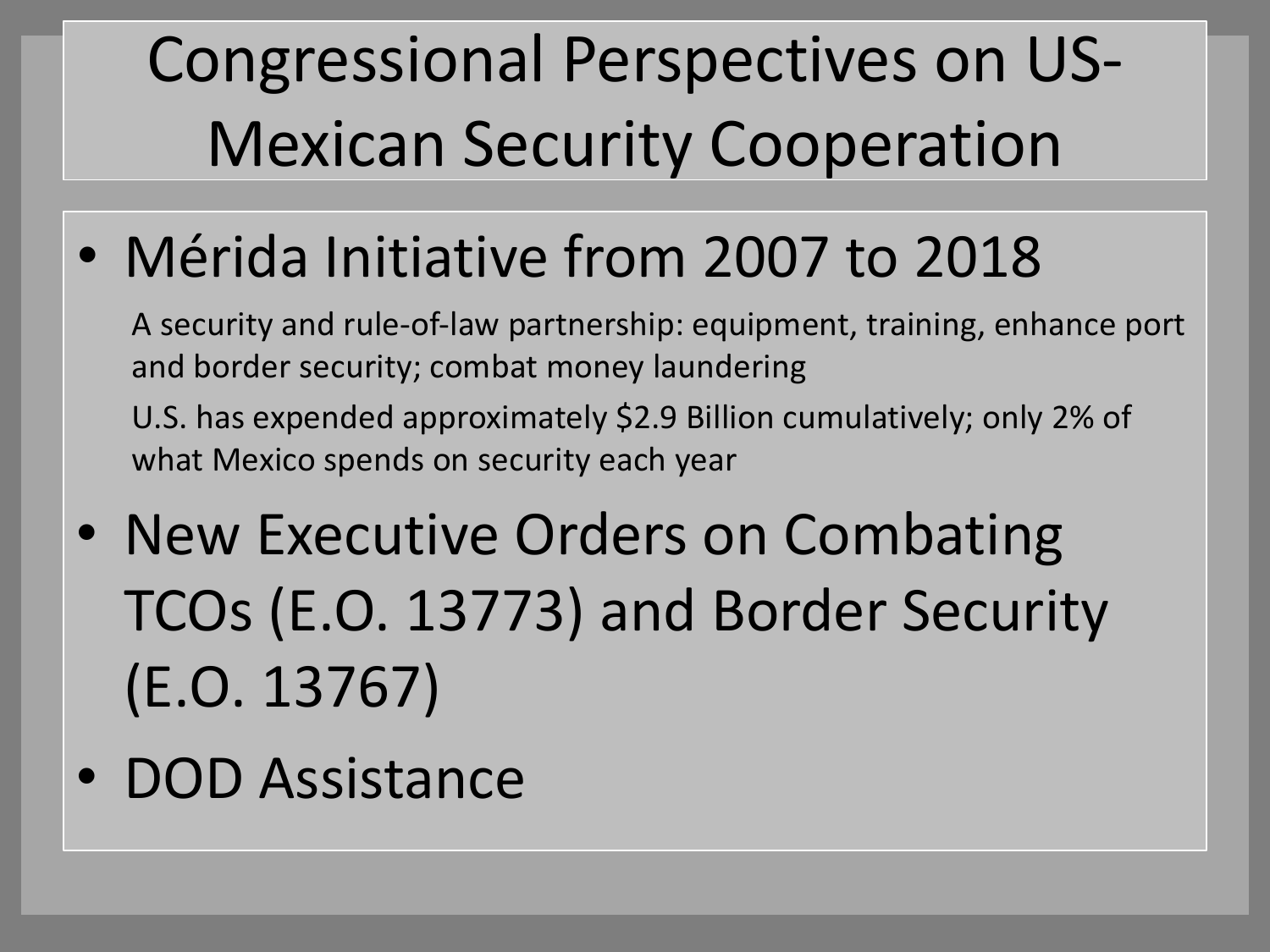### **FY18 Omnibus Funding bill for Mexico & the Mérida Initiative \$152.6 Million**

*(including \$100 million is for INCLE)*

**Key Concerns of Appropriations Committee** 

Disappearances; human rights violations; unsolved crimes committed by Mexican security forces;

Report on multi-year strategy for Mexico with metrics and specific goals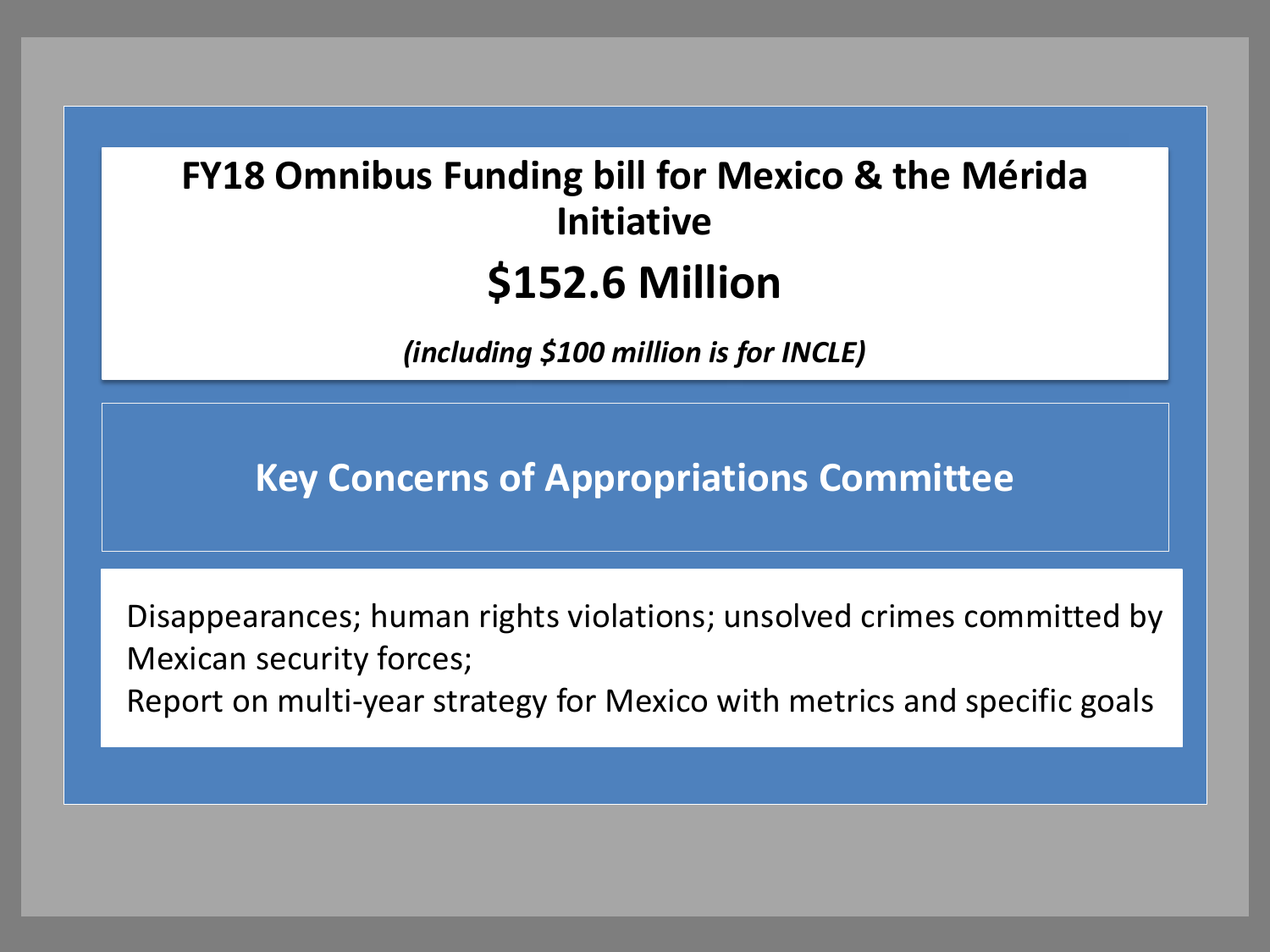#### **S.Res. 83**

115th Congress (2017-2018) Passed Senate without amendment **A resolution expressing the sense of the Senate regarding the trafficking of illicit fentanyl into the United States from Mexico and China**

"….all three such countries have a shared interest in, and responsibility for, stopping the production of illicit fentanyl and its trafficking into the United States.

Calls for the United States to: support the efforts by the governments of Mexico and China

to stop such production and trafficking into the United States; take further measures to reduce and prevent heroin and fentanyl consumption through enhanced enforcement to reduce the illegal supply and increased use of evidence-based prevention, treatment, and recovery services; and use its broad diplomatic and law enforcement resources, in partnership with the governments of China and Mexico, to stop such production and trafficking.

Passed Senate 3/15/2017 Agreed to by unanimous consent.

### **H.Res.336**

115th Congress (2017-2018) Reaffirming a strong commitment to the United States-Mexico partnership.

**Sponsor:** Rep. Engel, Eliot L. [D-NY-16] (Introduced 05/18/2017)

Passed House 12/12/2017 Agreed to without objection.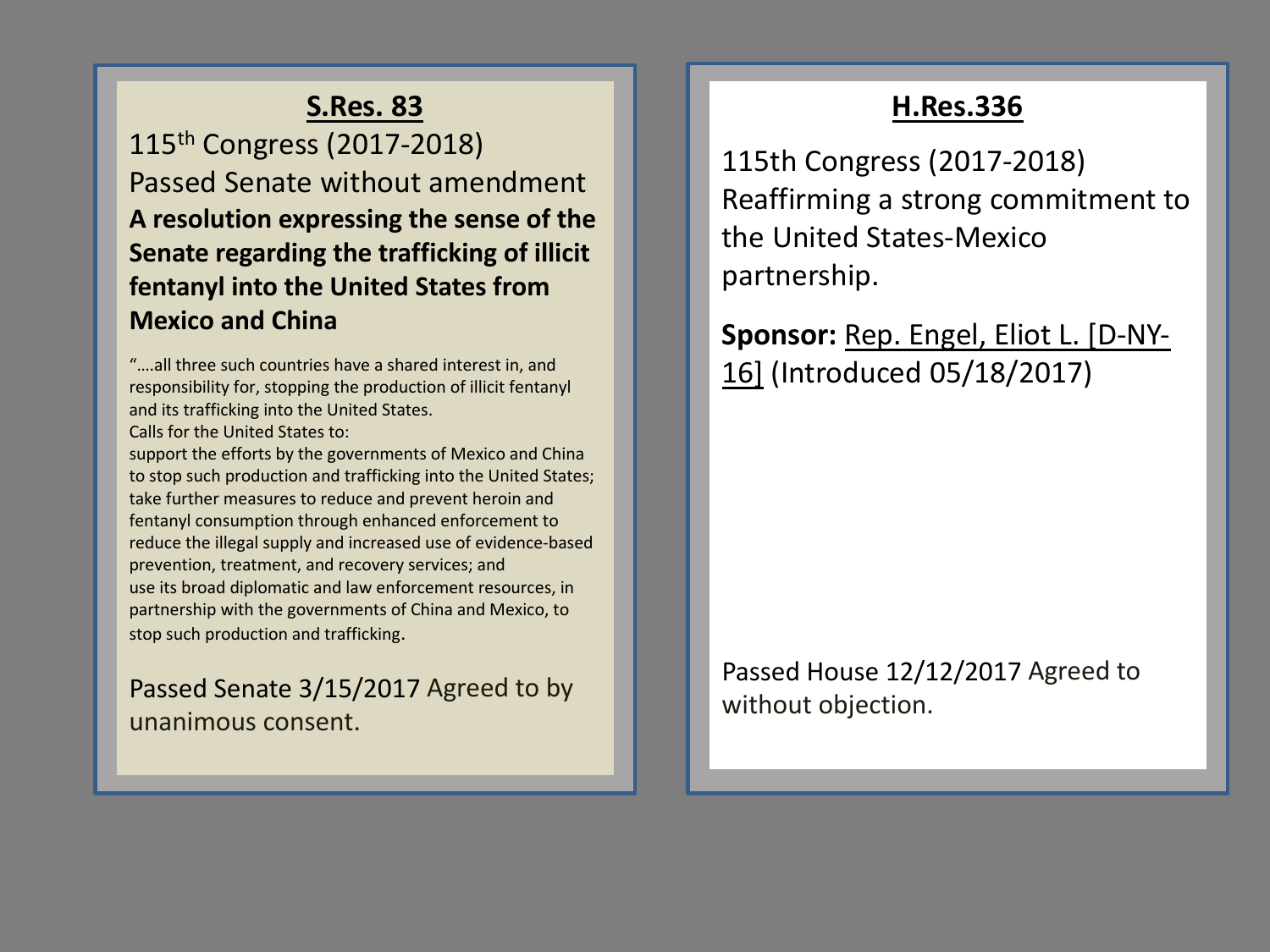

### **2018 Presidential Candidates**

#### **Andrés Manuel López Obrador**

- 64 years old
- Leftist MORENA party
- Former mayor of Mexico City
- Ran for President in 2006, 2012
- Uncertainty in security and economic policies



#### **Margarita Zavala**

- 50 years old
- **Independent**
- Wife of former President Calderón
- Former legislator
- Maintain current policies



#### **Ricardo Anaya Cortés**

- 39 years old
- PAN (right) –PRD (left)-led alliance
- Former PAN president, legislator
- Maintain current policies



#### **José Antonio Meade Kuribreña**

- 49 years old
- PRI/PVEM/PANAL
- Former minister in PRI and PAN governments, most recently Finance
- Maintain current policies

#### **Jaime Rodríguez Calderón**

- 60 years old
- Independent
- Former governor of Nuevo León (first independent governor)
- Roots in PRI